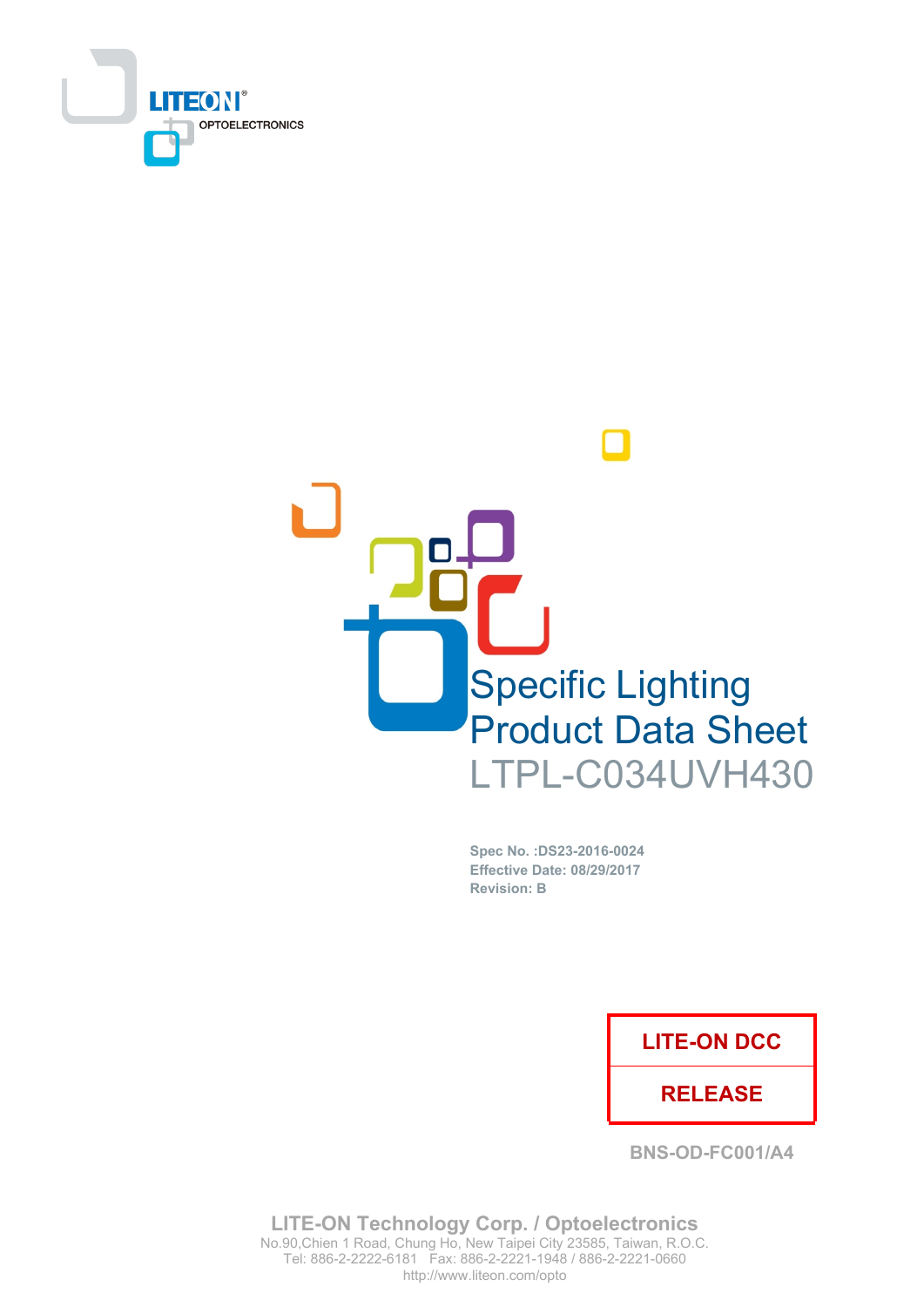

## **Specific Lighting LTPL-C034UVH430**

## 1. Description

The LiteON C03 UV Product series is a revolutionary, energy efficient light source for UV curing and common UV application, combining the lifetime and reliability advantages of Light Emitting Diodes with the brightness of conventional light source. It gives you design freedom, and creating a new opportunities for solid state UV light source to displace conventional UV technologies

#### **Features**

- I.C. compatible  $\blacksquare$
- RoHS compliant and Pb free  $\blacksquare$
- Lower operating costs
- Reduced maintenance costs

### **2. Outline Dimensions**



- 1. All dimensions are in millimeters and dimension tolerances are  $\pm$  0.2mm except lens height and ceramic length / width dimension tolerance are  $\pm$  0.1mm
- 2. Thermal pad of the device is electrically neutral from the anode and cathode pads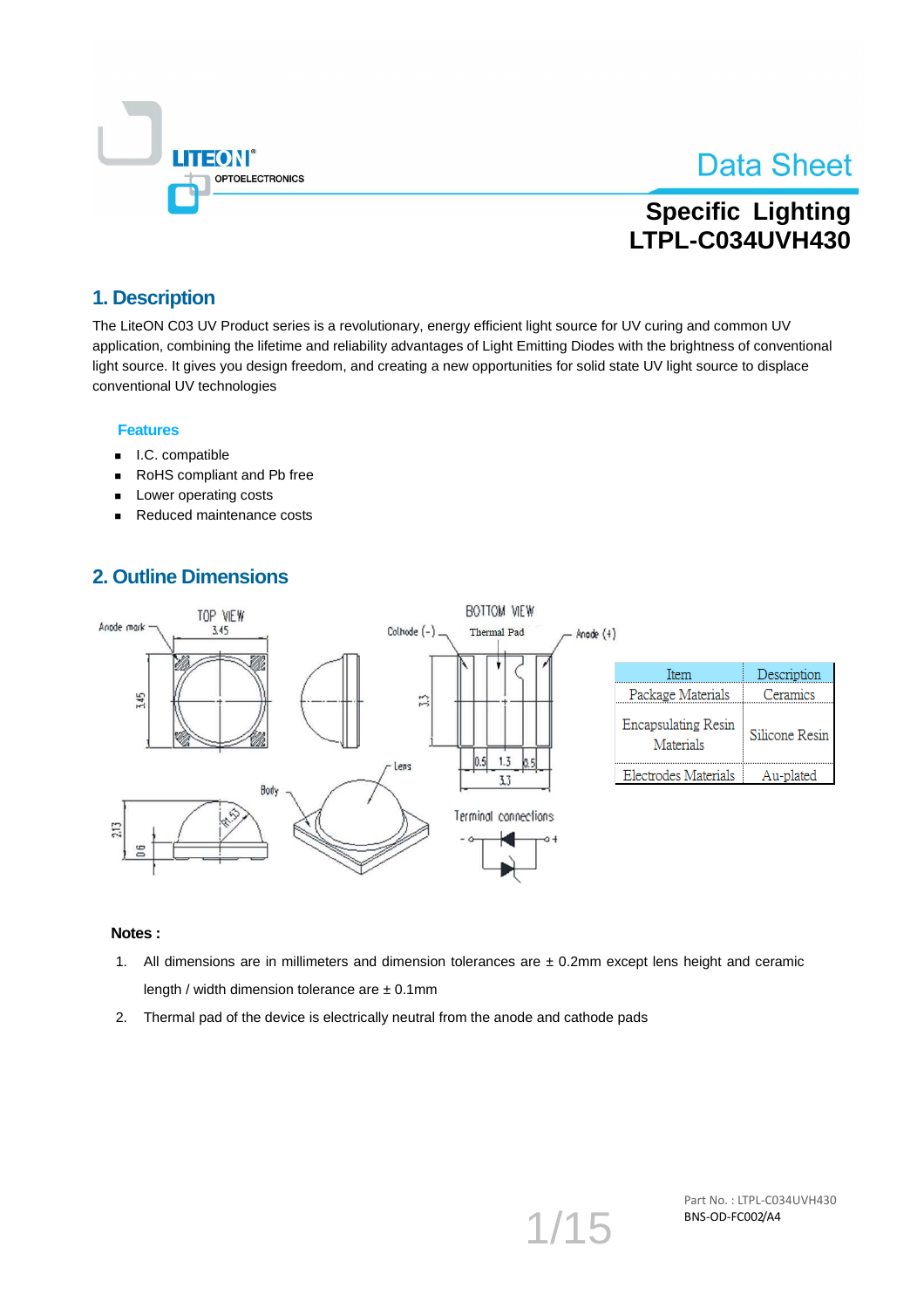



# Specific Lighting<br>LTPL-C034UVH430

## 3. Absolute Maximum Ratings at Ta=25°C

| <b>Parameter</b>     | Symbol | Rating       | Unit |
|----------------------|--------|--------------|------|
| DC Forward Current   | lf     | 1000         | mA   |
| Power Consumption    | Po     | 4.4          | W    |
| Operating Temp Range | Topr   | $-40 - +85$  | C    |
| Storage Temp Range   | Tstg   | $-55 - +100$ | C    |
| Junction Temperature | Ti     | 125          | C    |

#### Notes:

Operating the LED under reverse bias condition long time might result in damage or failure of the component.

 $2/15$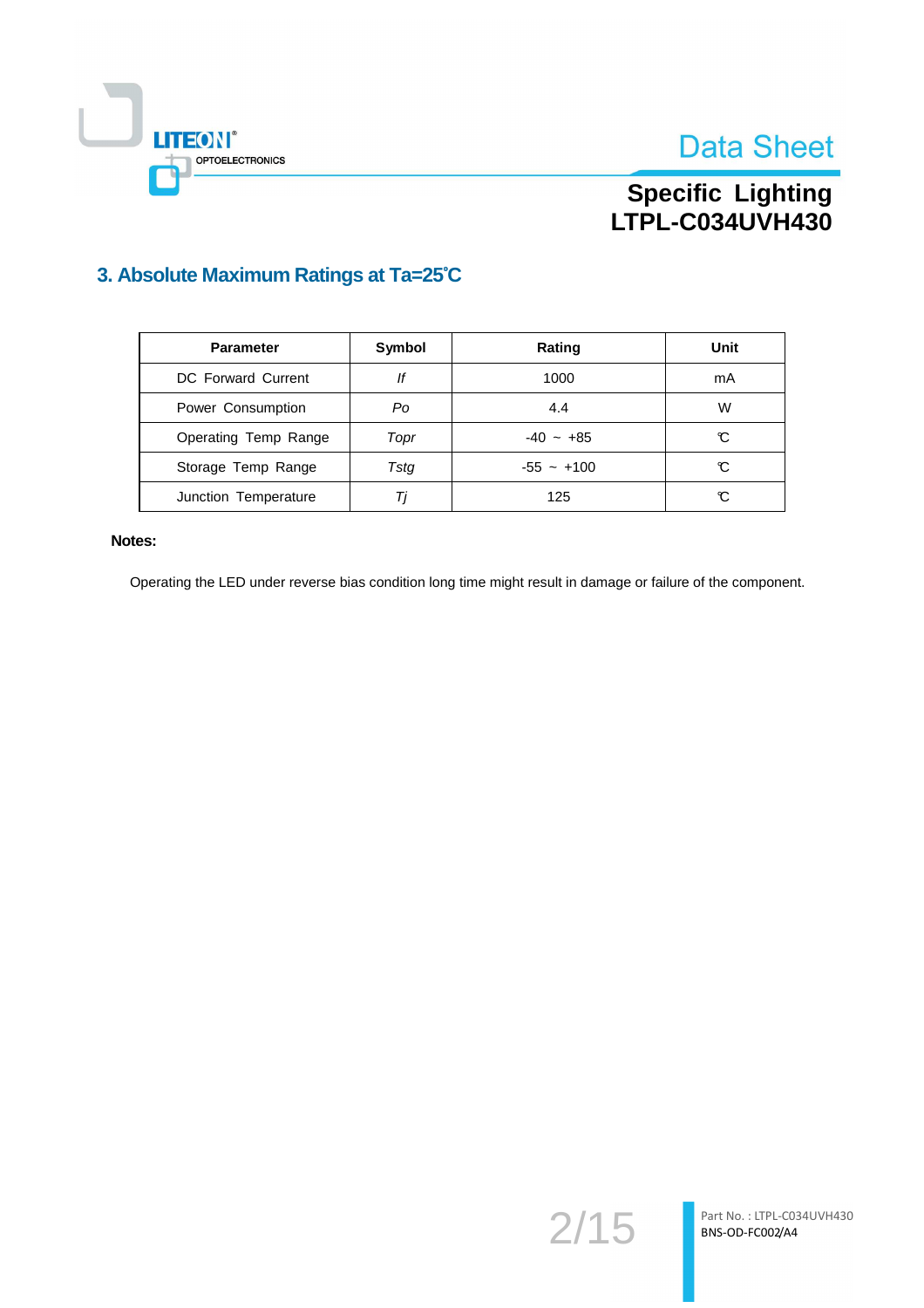



## **Specific Lighting** LTPL-C034UVH430

## 4. Electro-Optical Characteristics at Ta=25°C

| Parameter                 | Symbol          | Values |      | <b>Test Condition</b> | Unit          |
|---------------------------|-----------------|--------|------|-----------------------|---------------|
|                           |                 | Min.   | 2.8  |                       |               |
| Forward Voltage           | Vf              | Typ.   | 3.4  | If $= 500mA$          | $\vee$        |
|                           |                 | Max.   | 4.4  |                       |               |
|                           | $\bm{\phi}$ e   | Min.   | 775  |                       |               |
| <b>Radiant Flux</b>       |                 | Typ.   | 1000 | If $= 500mA$          | mW            |
|                           |                 | Max    | 1220 |                       |               |
|                           |                 | Min.   | 425  |                       |               |
| Peak Wavelength           | Wp              | Max    | 435  | If $= 500mA$          | nm            |
| Viewing Angle             | $2\theta_{1/2}$ | Typ.   | 130  | If $= 500mA$          | $\circ$       |
| <b>Thermal Resistance</b> | $Rth_{js}$      | Typ    | 3    | ---                   | $\degree$ C/W |

- 1. Radiant flux ( $\Phi$ e) is the total Radiant flux output as measured with an integrating sphere.
- 2. Thermal resistance (Junction to solder) measurement tolerance is  $\pm$  10%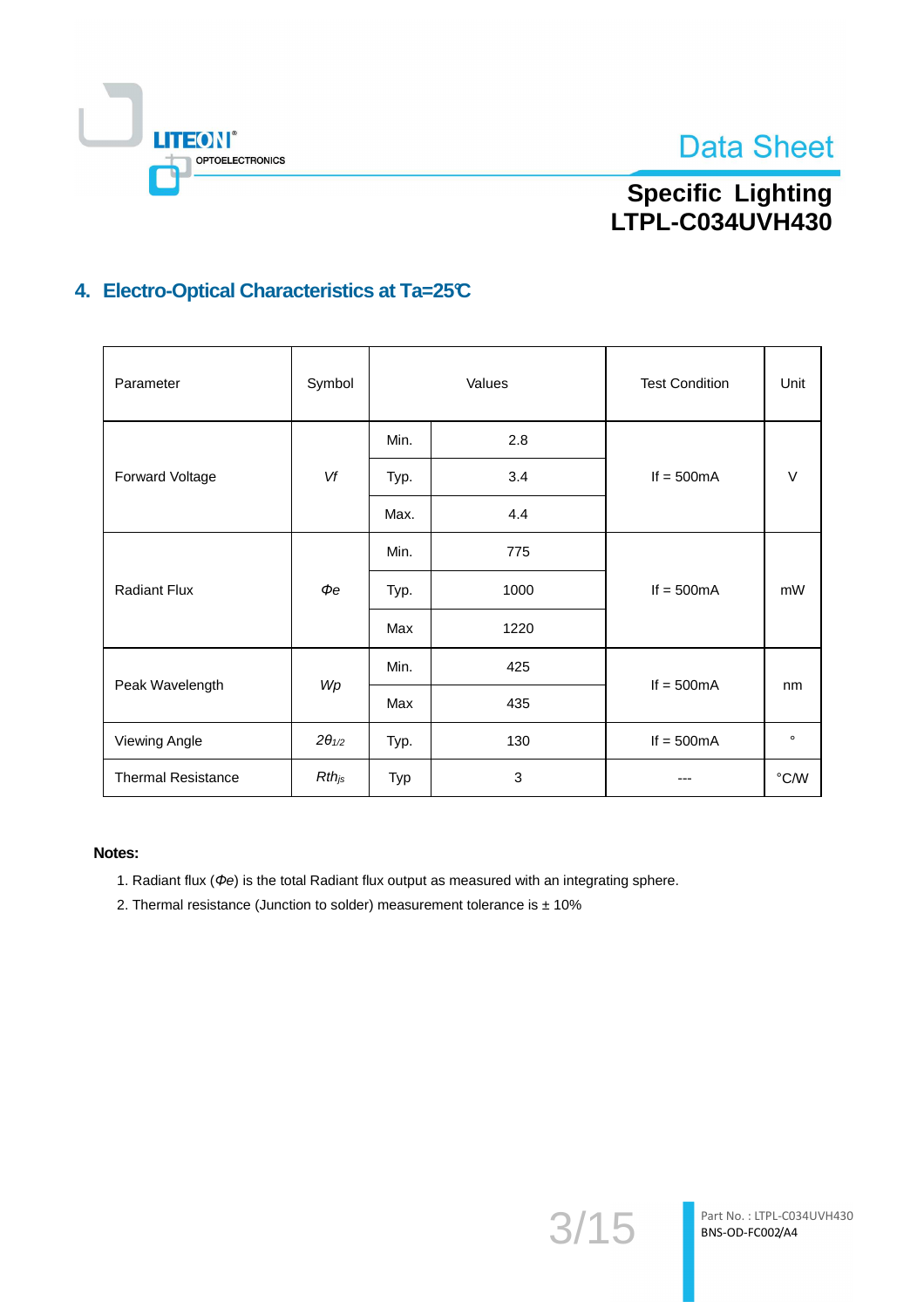

# Specific Lighting<br>LTPL-C034UVH430

## 5. Bin Code List

| Vf: Forward Voltage Spec. Table |                        |      |  |
|---------------------------------|------------------------|------|--|
| Vf Bin                          | $Vf(V)$ @ $If = 500mA$ |      |  |
|                                 | Min.                   | Max. |  |
| V <sub>0</sub>                  | 2.8                    | 3.2  |  |
| V1                              | 3.2                    | 3.6  |  |
| V <sub>2</sub>                  | 3.6<br>4.0             |      |  |
| V <sub>3</sub>                  | 4.0<br>4.4             |      |  |

Forward Voltage Tolerance: +/- 0.1 V

| Pe: Radiant Flux Spec. Table |                                   |      |  |
|------------------------------|-----------------------------------|------|--|
|                              | $\Phi e$ (mW) $\omega$ If = 500mA |      |  |
| $\Phi e$ Bin                 | Min.                              | Max. |  |
| <b>KL</b>                    | 775                               | 835  |  |
| <b>MN</b>                    | 835                               | 900  |  |
| <b>NO</b>                    | 975<br>900                        |      |  |
| OP                           | 975                               | 1050 |  |
| <b>PR</b>                    | 1135<br>1050                      |      |  |
| <b>RS</b>                    | 1135<br>1220                      |      |  |

Radiant Flux Tolerance: +/- 7%

| Wp: Peak Wavelength Spec table    |            |      |
|-----------------------------------|------------|------|
| $Wp$ (nm) $\mathcal Q$ If = 500mA |            |      |
| Wp Bin                            | Min.       | Max. |
| P4F                               | 425        | 430  |
| P <sub>4</sub> G                  | 435<br>430 |      |

Peak Wavelength Tolerance: +/- 3nm

Notes:

1. Bin classification code is marked on each packing bag.

 $4/15$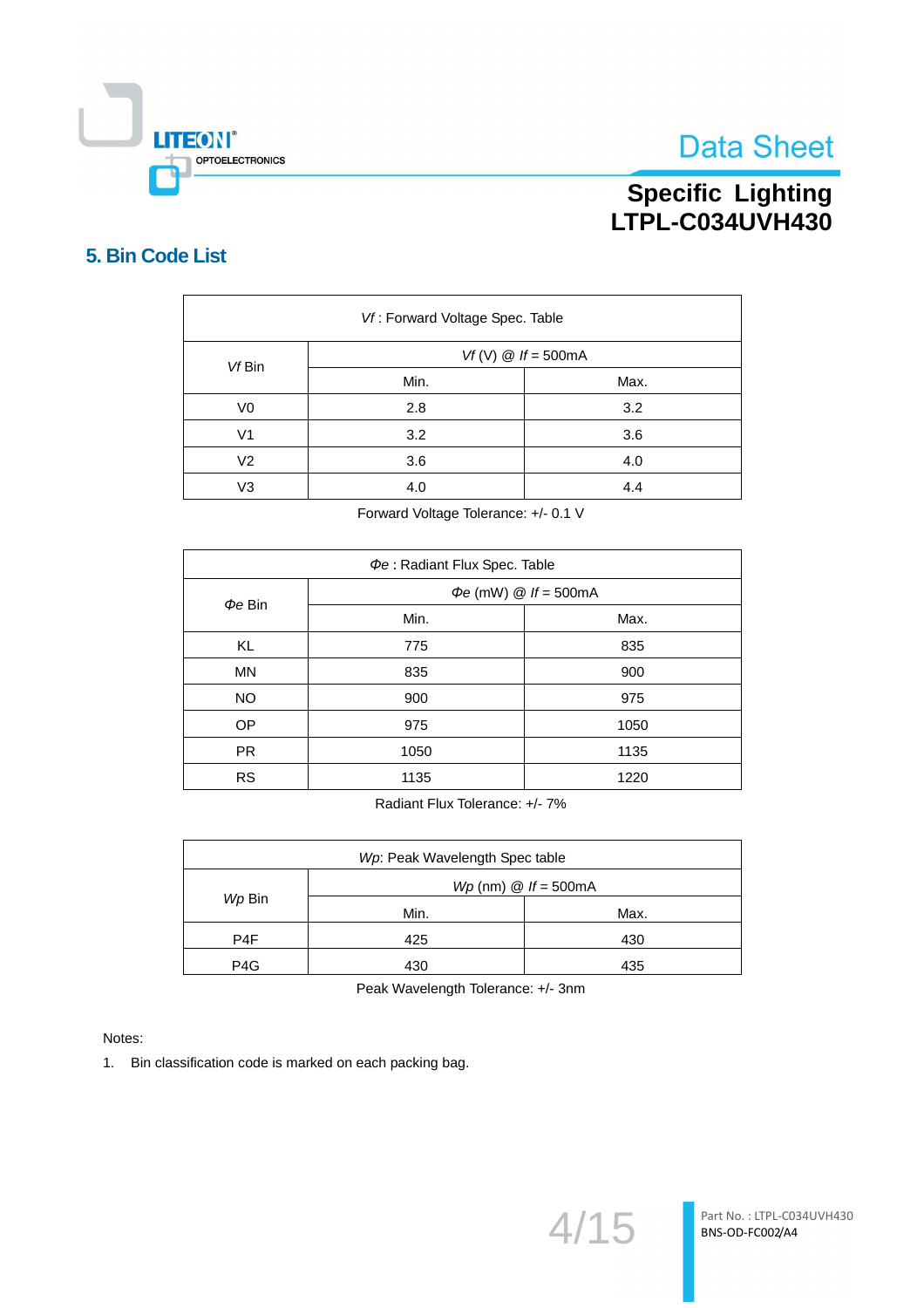

# Specific Lighting<br>LTPL-C034UVH430

## **6. Typical Electrical / Optical Characteristics Curves**



(25°C Ambient Temperature Unless Otherwise Noted)

Fig 1. Relative Radiant Flux vs. Forward Current



Fig 2. Relative Spectral Distribution

 $5/15$ 

Part No.: LTPL-C034UVH430 BNS-OD-FC002/A4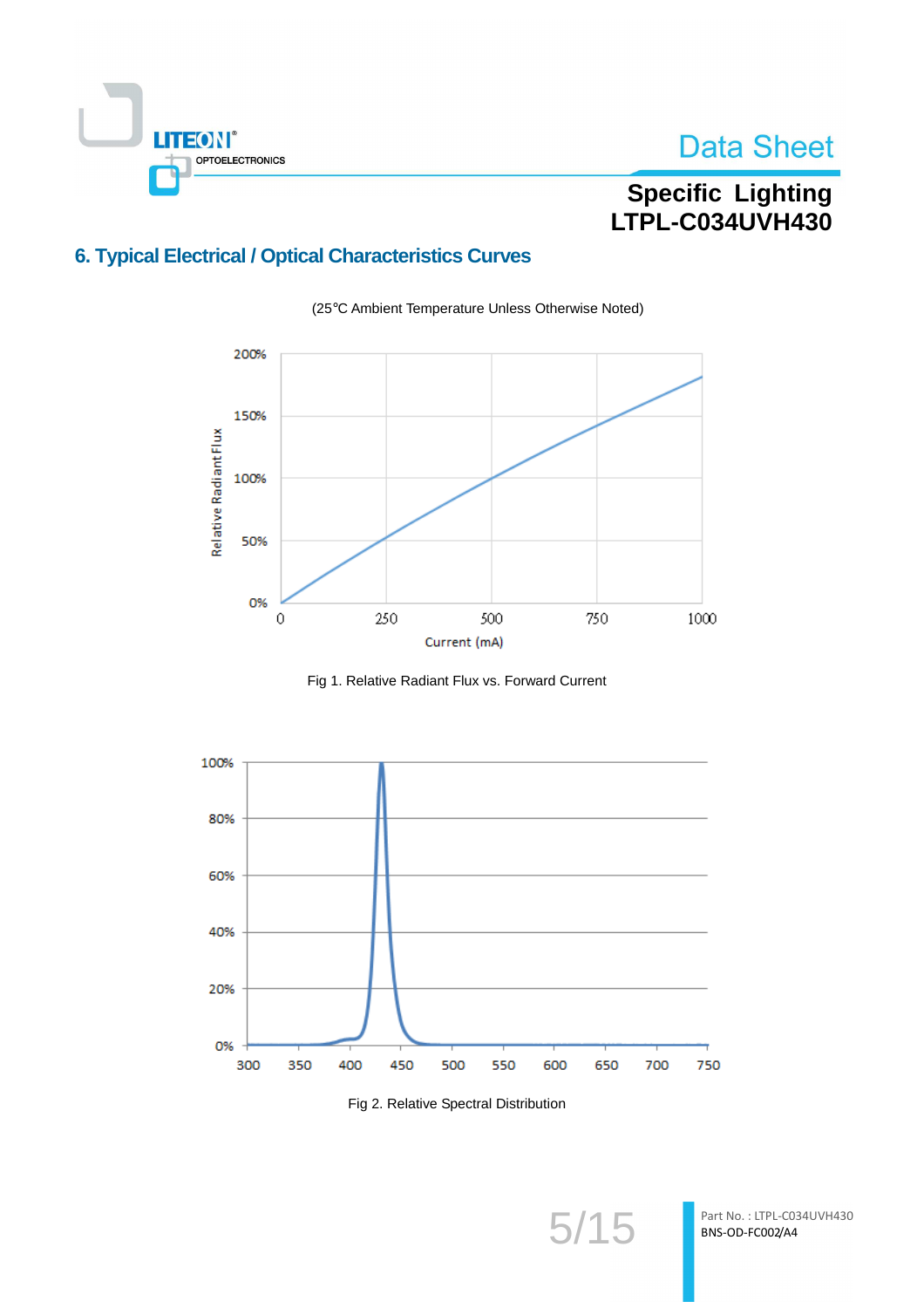



# Specific Lighting<br>LTPL-C034UVH430







Fig 4. Forward Current vs. Forward Voltage

 $6/15$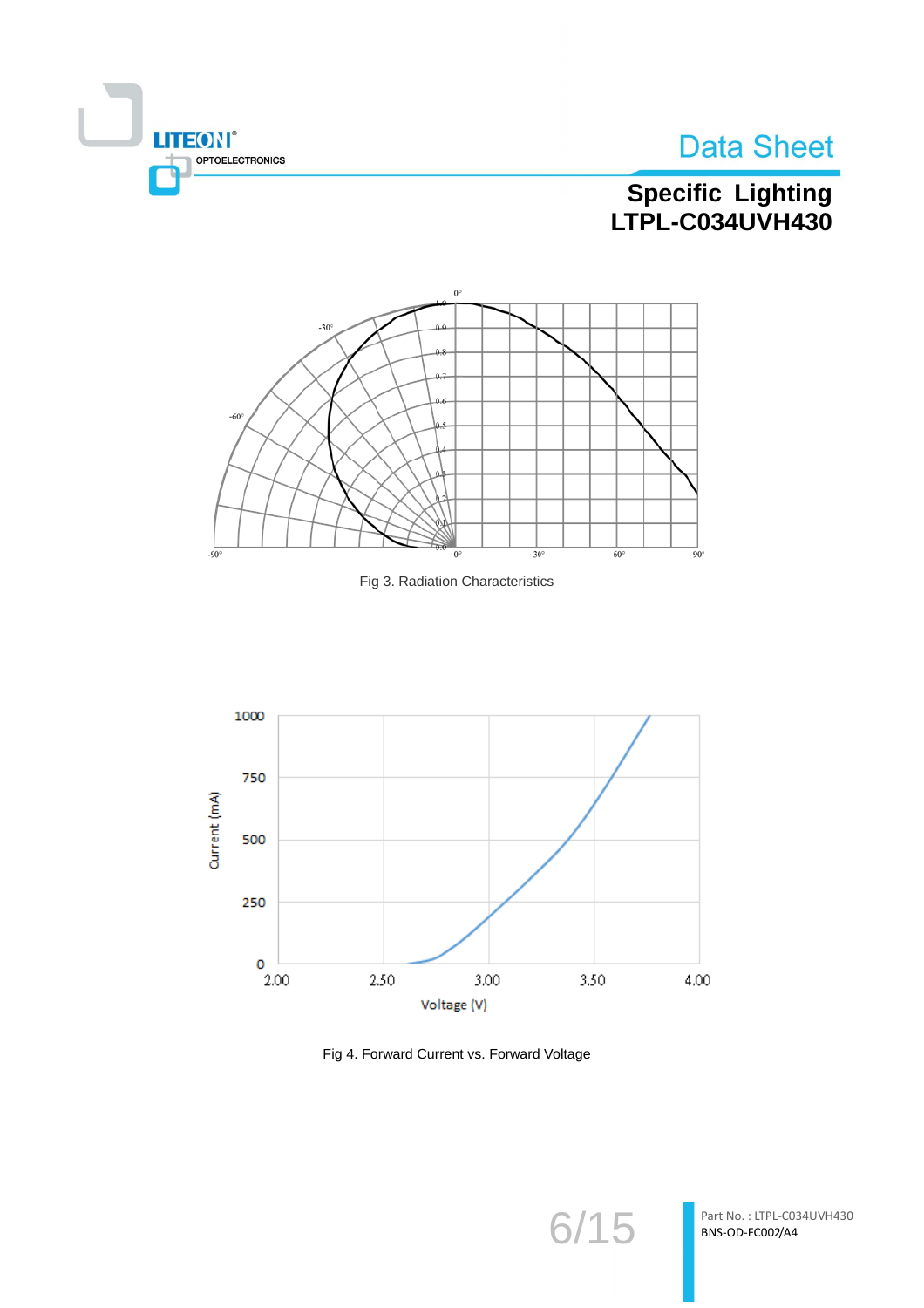



# Specific Lighting<br>LTPL-C034UVH430



Fig.5 Relative Radiant Flux vs Junction Temperature



Fig 6. Forward Current Degrading Curve

 $7/15$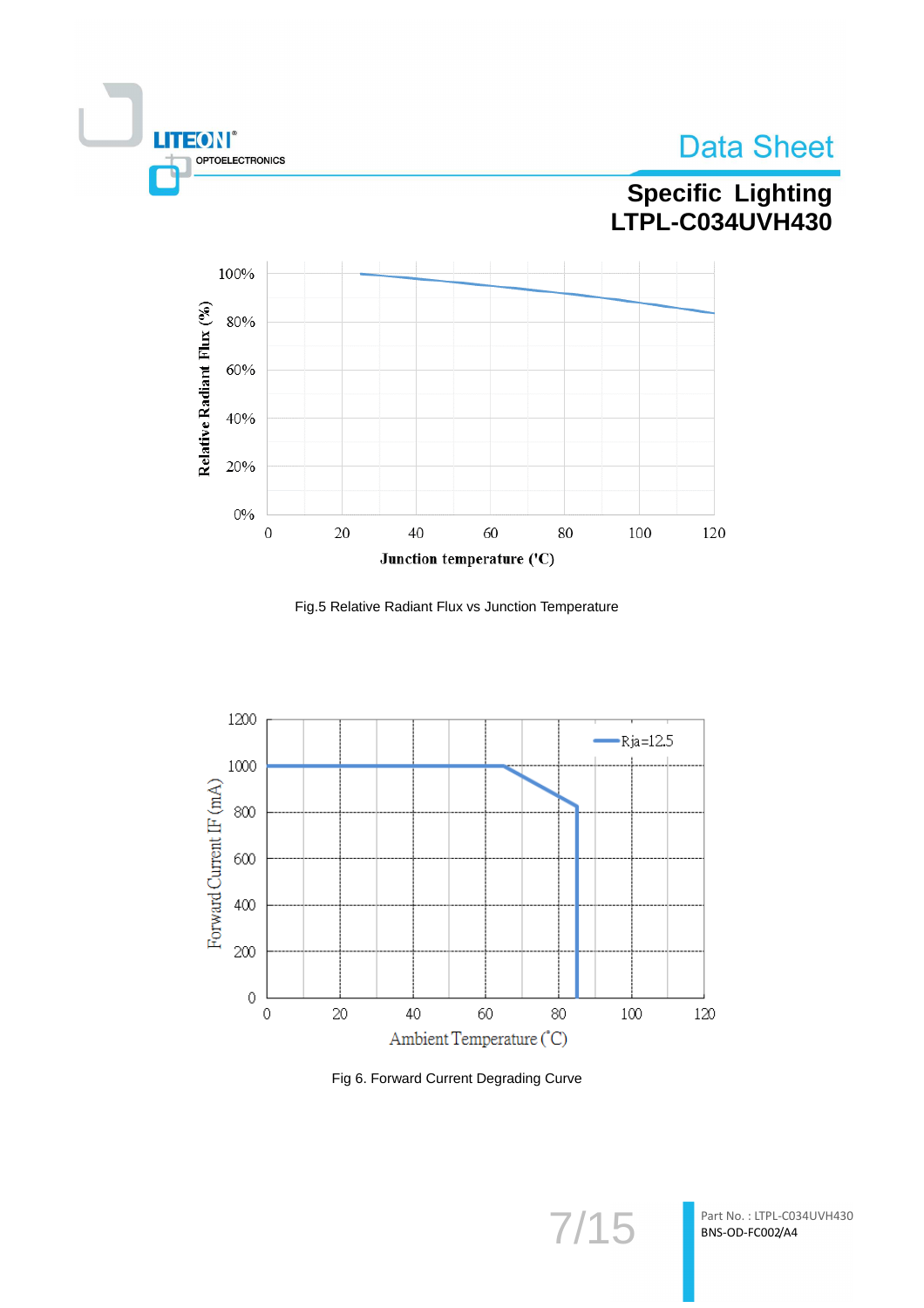

# Specific Lighting<br>LTPL-C034UVH430

## 7. Reliability Test Plan

| <b>No</b> | <b>Test item</b>                               | <b>Condition</b>                                                             | <b>Duration</b> | <b>Number</b><br>of Failed |
|-----------|------------------------------------------------|------------------------------------------------------------------------------|-----------------|----------------------------|
|           | Low Temperature Operating Life<br>(LTOL)       | $Tc = -10$ °C, $If = 500$ mA                                                 | 1000 hrs        | 0/10                       |
| 2         | Room Temperature Operating Life<br>(RTOL)      | 25°C, $If = 1000 \text{mA}$                                                  | 1000 hrs        | 0/10                       |
| 3         | High Temperature Operating Life<br>(HTOL)      | $Tc = 85^{\circ}C$ . If = 60mA                                               | 1000 hrs        | 0/10                       |
| 4         | Wet High Temperature Operating Life<br>(WHTOL) | 60°C/90%RH, $If = 350$ mA                                                    | 500 hrs         | 0/10                       |
| 5         | Non-Operating Thermal Shock<br>(TMSK)          | -40 $\mathbb C$ to 125 $\mathbb C$<br>30 minutes dwell, <10 seconds transfer | 100 cycles      | 0/10                       |
| 6         | High temperature storage                       | $T_A = 100 \text{°C}$                                                        | 1000 hrs        | 0/10                       |

#### **Notes:**

- 1. Operating life test are mounted on thermal heat sink
- 2. Storage item are only component, not put on heat sink.

Criteria for Judging the Damage

|                     |               | <b>Criteria for Judgment</b><br><b>Test Condition</b> |        |        |
|---------------------|---------------|-------------------------------------------------------|--------|--------|
| ltem                | <b>Symbol</b> |                                                       | Min.   | Max.   |
| Forward Voltage     | Vf            | $If = Typical Current$                                | $-10%$ | $+10%$ |
| <b>Radiant Flux</b> | Фe            | $If = Typical Current$                                | $-15%$ | $+15%$ |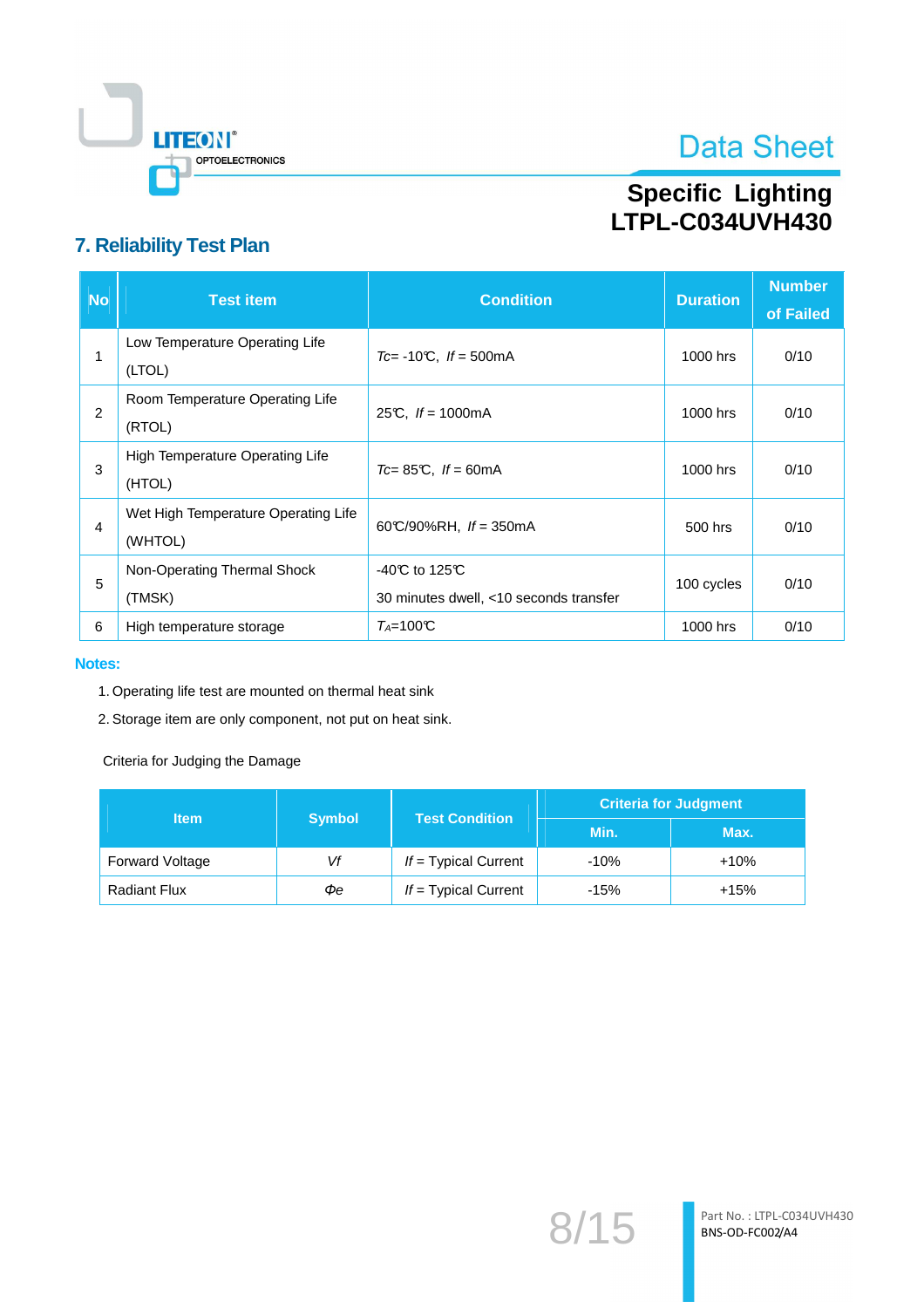

## **Specific Lighting LTPL-C034UVH430**

### 8. User Guide

### **Suggested Reflow Soldering Characteristics**



- All temperatures refer to topside of the package, measured on the package body surface.  $1.$
- $2.$ The soldering profile could be further referred to different soldering grease material characteristic. The grease vendor will provide this information.
- 3. A rapid-rate process is not recommended for the LEDs cooling down from the peak temperature.
- Although the recommended reflow conditions are specified above, the reflow or hand soldering condition at 4. the lowest possible temperature is desirable for the LEDs.
- 5. LiteOn cannot make a guarantee on the LEDs which have been already assembled using the dip soldering method.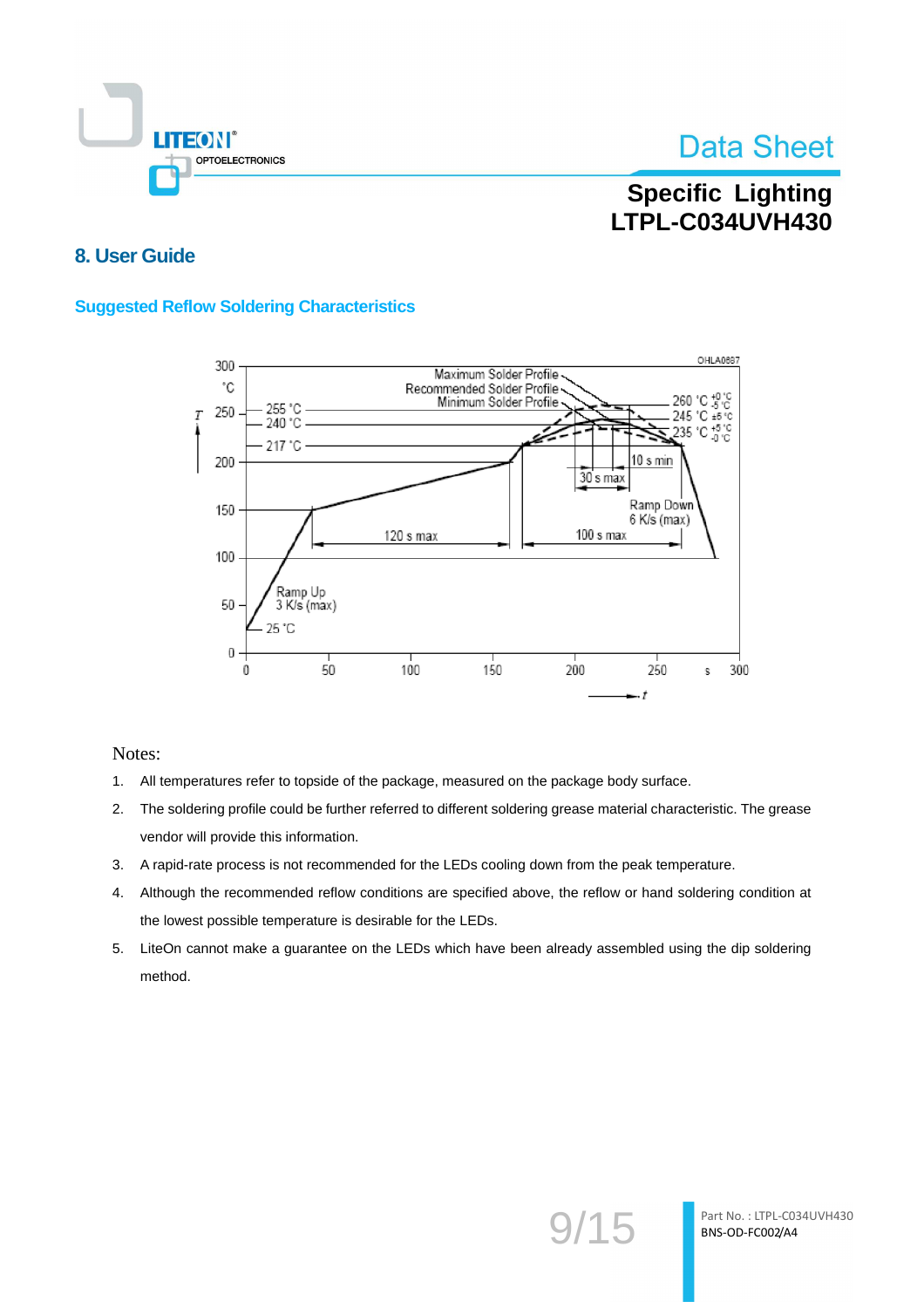

## **Specific Lighting LTPL-C034UVH430**

#### **Recommend Printed Circuit Board Attachment Pad**



- $1.$ The LEDs can be soldered using the reflow soldering or hand soldering method. The recommended hand soldering condition is 300°C max. and 2secs max. on ly once, and the operation of reflow soldering is only up to three times at maximum.
- $2.$ All temperatures refer to topside of the package, measured on the package body surface.
- The soldering profile could be further referred to different soldering grease material characteristic. The grease 3. vendor will provide this information.
- 4. A rapid-rate process is not recommended for the LEDs cooling down from the peak temperature.
- 5. Although the recommended reflow conditions are specified above, the reflow or hand soldering condition at the lowest possible temperature is desirable for the LEDs.
- 6. LiteOn cannot make a guarantee on the LEDs which have been already assembled using the dip soldering method.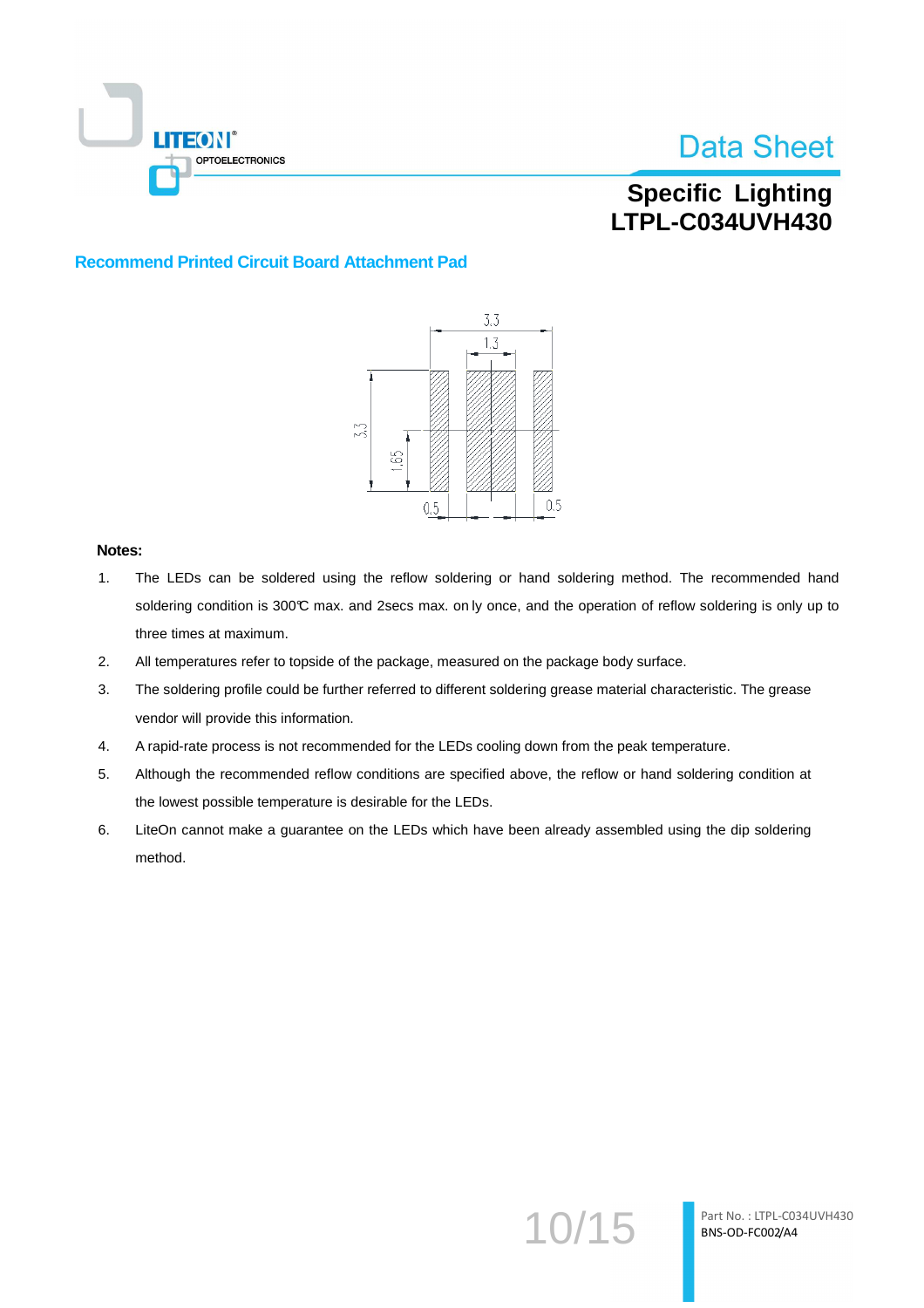

## **Specific Lighting** LTPL-C034UVH430

 $\overline{\mathbf{D}}$ 

 $21.0 + 0.8$ 

 $\overline{B}$ 

 $2.2 + 0.5$ 

 $\mathbf C$ 

13.0  $^{+0.5}_{-0.2}$ 

### **Package Dimensions of Tape**



### **Package Dimensions of Reel**



- 1. Empty component pockets sealed with top cover tape.
- 2.7 inch reel-maximum 500 pieces per reel.
- 3. The maximum number of consecutive missing lamps is two.
- 4. In accordance with EIA-481-1-B specifications.

 $11/15$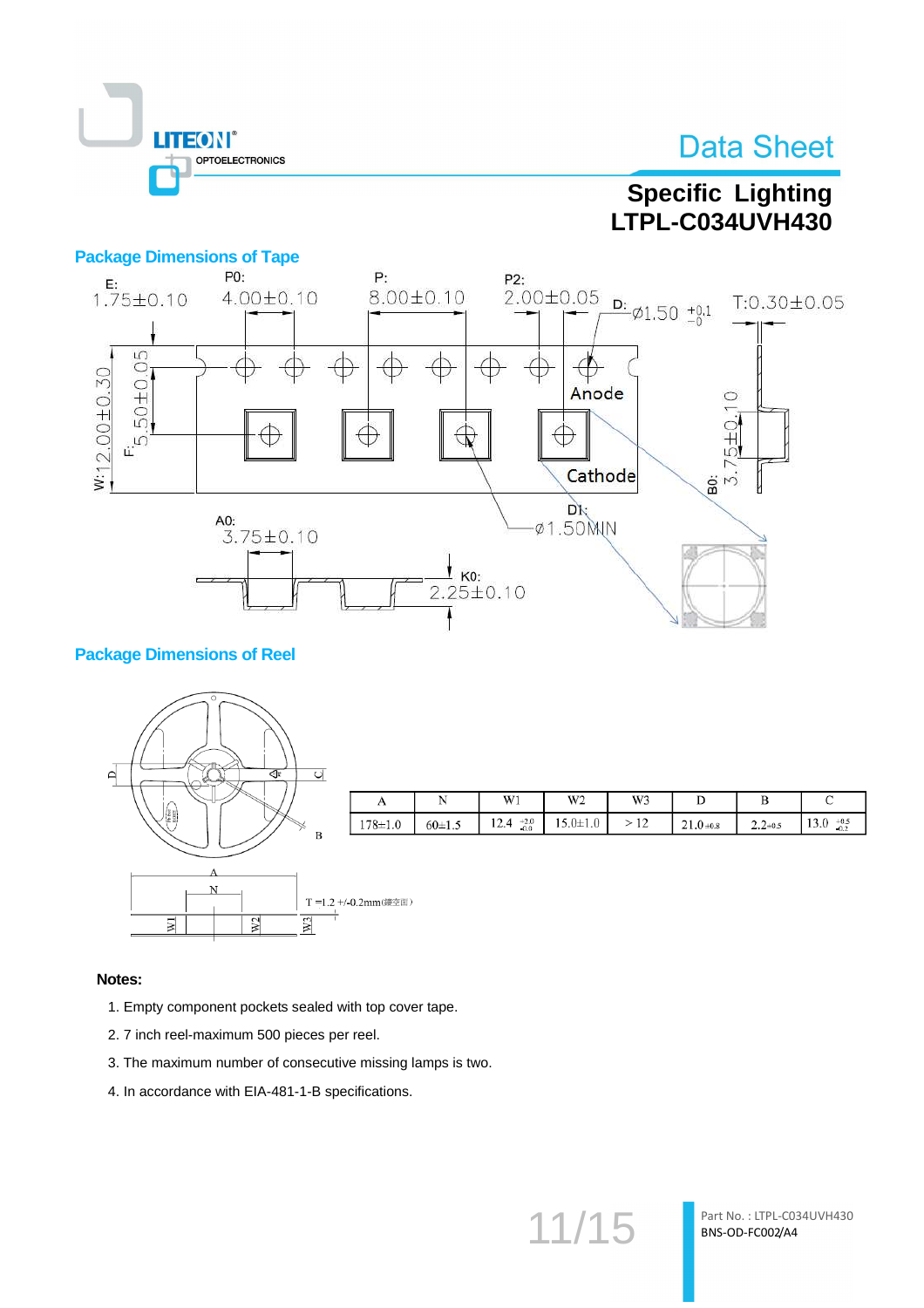

## **Specific Lighting I TPL-C034UVH430**

### **9. Cautions**

#### **Cleaning**

Use alcohol-based cleaning solvents such as isopropyl alcohol to clean the LED if necessary. Do not use unspecified chemical liquid to clean LED, it could harm the package.

#### **Drive Method**

An LED is a current-operated device. In order to ensure intensity uniformity on multiple LEDs connected in parallel in an application, it is recommended that a current limiting resistor be incorporated in the drive circuit, in series with each LED as shown in Circuit below.



Circuit model A



Circuit model B

(A) Recommended circuit.

(B) The brightness of each LED might appear different due to the differences in the I-V characteristics of those LEDs.

© This LED should be used under forward current, particularly not used under continuous reverse current to avoid the damage to LED.

The electrode pads are plated with gold, but it is still not recommended to the use under any of the following conditions, please confirm the performance and reliability are well enough if you use it under any of the following conditions

· Do not use sulfur-containing materials in commercial products including the materials such as seals and adhesives that may contain sulfur.

· Do not put this product in a place with a lot of moisture (over 85% relative humidity), dew condensation, briny air, and corrosive gas (Cl, H2S, NH3, SO2, NOX, etc.).

#### **Manual Handling Remark**

The LED should only be picked up by making contact with the sides of the LED body. It should not put any pressure on the lens either by finger or any hand tool. Do not puncture or push the lens.

12/15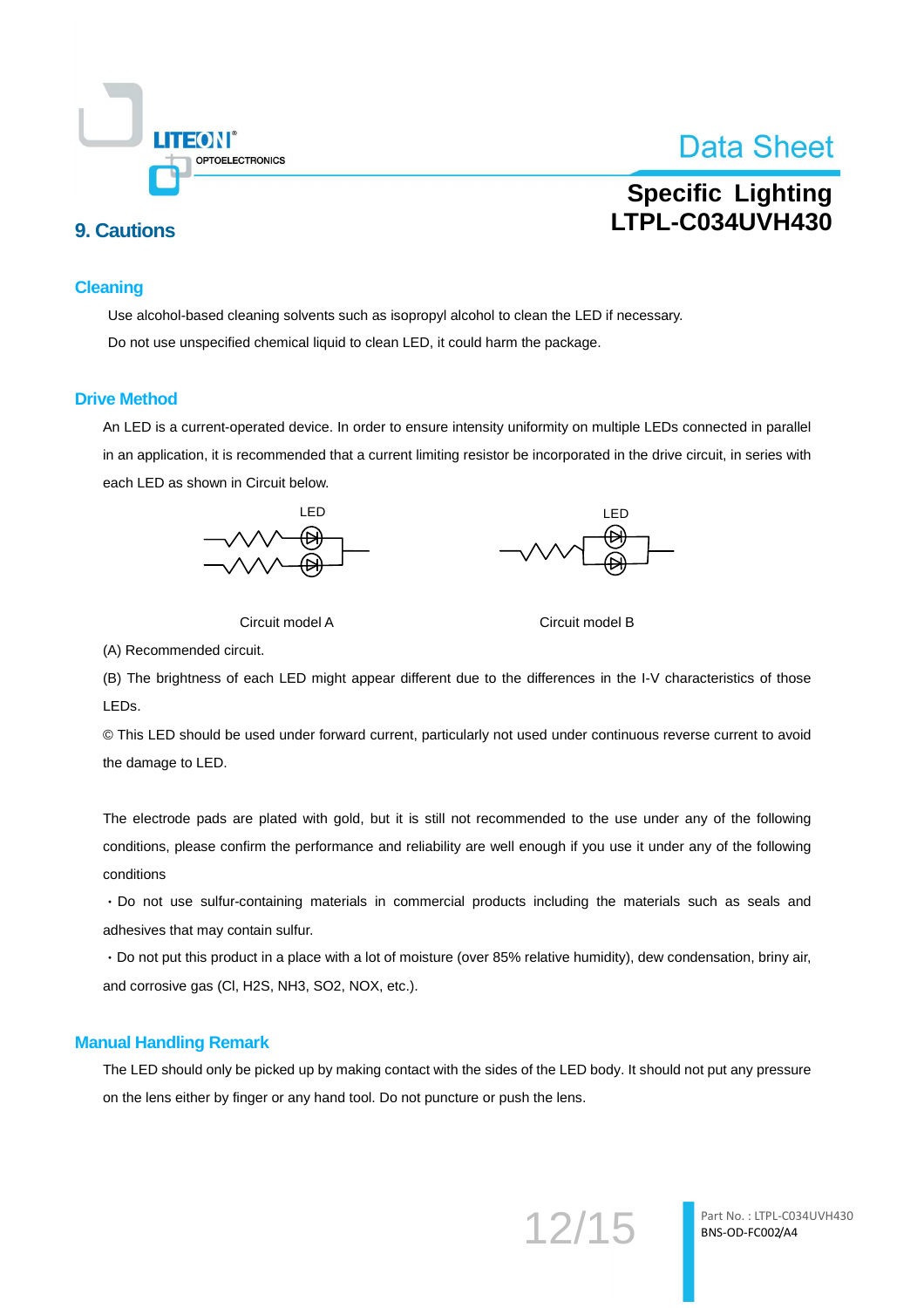**Specific Lighting** LTPL-C034UVH430

### **ESD (Electrostatic Discharge)**

**LITEON®** 

**OPTOELECTRONICS** 

Static Electricity or power surge will damage the LED. Suggestions to prevent ESD damage:

- · Use a conductive wrist band or anti-electrostatic glove when handling these LEDs.
- · All devices, equipment, and machinery must be properly grounded.
- · Work tables, storage racks, etc. should be properly grounded.
- · Use ion blower to neutralize the static charge which might have built up on surface of the LED's plastic lens as a result of friction between LEDs during storage and handling.

ESD-damaged LEDs will exhibit abnormal characteristics such as high reverse leakage current. low forward voltage, or "no light up" at low currents. To verify for ESD damage, check for "light up" and VF of the suspect LEDs at low currents. The V<sub>F</sub> of "good" LEDs should be >2.0V@0.5mA.

#### **Training and Certification**

- $\mathbf{1}$ Working area is ESD-certified.
- $\mathcal{L}$ Training records and re-certification dates monitored.

Static-Safe Workstation & Work Areas

- $1<sub>1</sub>$ Static-safe working stations or work-areas have ESD signs.
- $\mathcal{P}$ All surfaces and objects at all static-safe workstation and within 1 ft measure less than 100V.
- $\overline{3}$ . All ionizer activated, positioned towards the units.
- $\overline{4}$ . Each work surface mats grounding is good.

Personnel Grounding

- Every person (including visitors) handling ESD sensitive (ESDS) items wear wrist strap, heel strap or  $\mathbf{1}$ conductive shoes with conductive flooring.
- $2.$ If conductive footwear used, conductive flooring also present.
- 3. Garments, hairs or anything closer than 1 ft to ESD items measure less than 100V.
- $\overline{4}$ . The wrist strap or heel strap/conductive shoes are checked daily and result recorded.
- $5.$ All wrist strap or heel strap checkers calibration up to date.

#### Device Handling

- Each ESDS items identified by EIA-471 labels on item or packaging..  $\mathbf{1}$
- $2.$ No static charge generators (e.g. plastics) inside shielding containers with ESDS items.
- 3. All flexible conductive and dissipative package materials are inspected before reuse or recycles

13/15

Part No.: LTPL-C034UVH430 BNS-OD-FC002/A4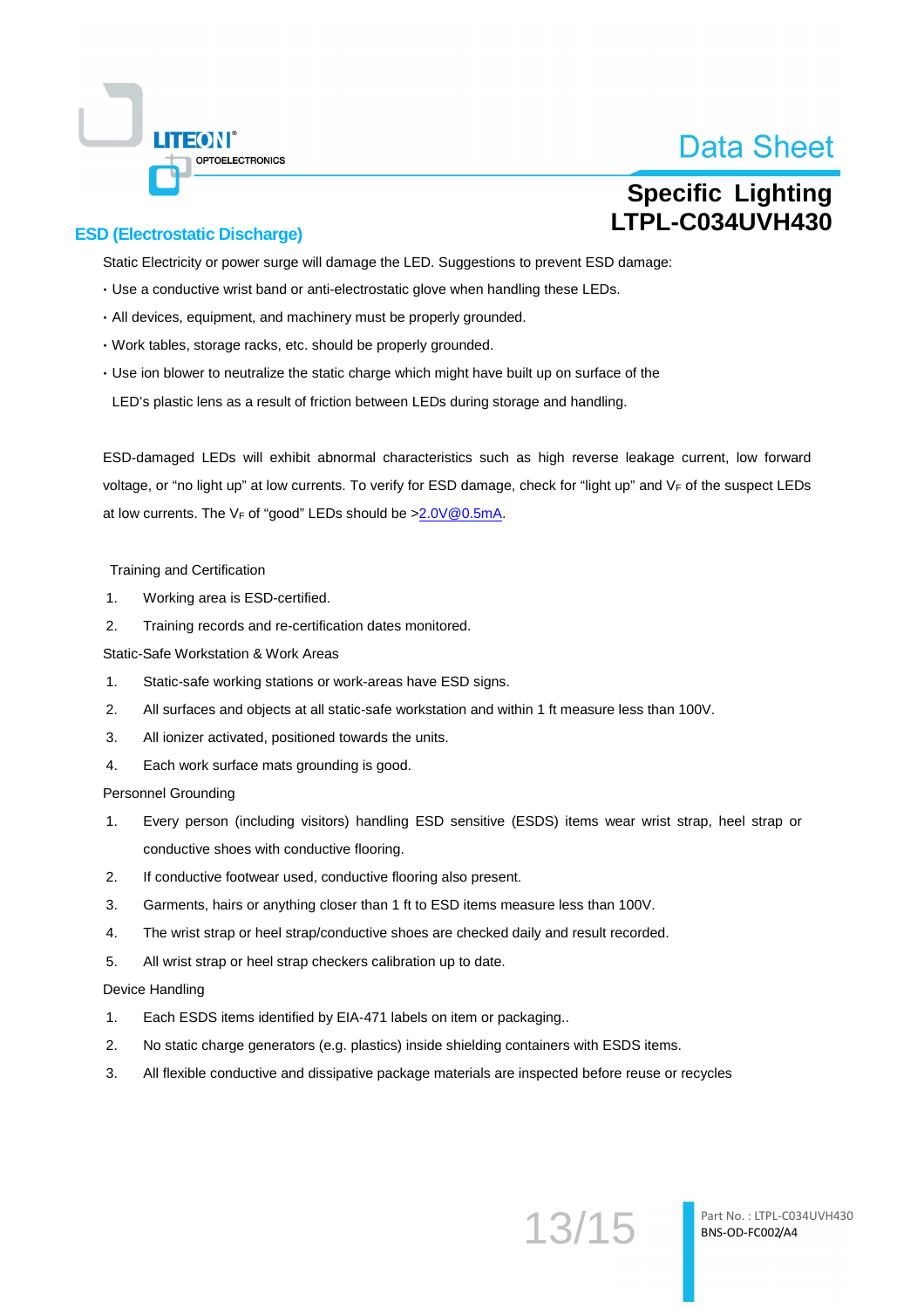

## **Specific Lighting LTPL-C034UVH430**

#### **Storage**

This product is qualified as Moisture sensitive Level 3 per JEDEC J-STD-020 Precaution when handling this moisture sensitive product is important to ensure the reliability of the product.

The package is sealed:

The LEDs should be stored at 30°C or less and 85%RH or less. And the LEDs are limited to use within one year, while the LEDs is packed in moisture-proof package with the desiccants inside.

The package is opened:

The LEDs should be stored at 30°C or less and 60%RH or less. The LEDs are limited to solder process within 168hrs. If the Humidity Indicator shows the pink color in 10% even higher or exceed the storage limiting time since opened, we recommended to baking LEDs at 60°C at least 24hou rs before solder. To seal the remainder LEDs return to package, it's recommended to be with workable desiccants in original package.

#### **Safety**

Do NOT directly look at the UV light from LED or optical instrument because it is harmful to human eyes. And it is recommended to use UV goggles protective glasses for avoiding eye damage.

14/15